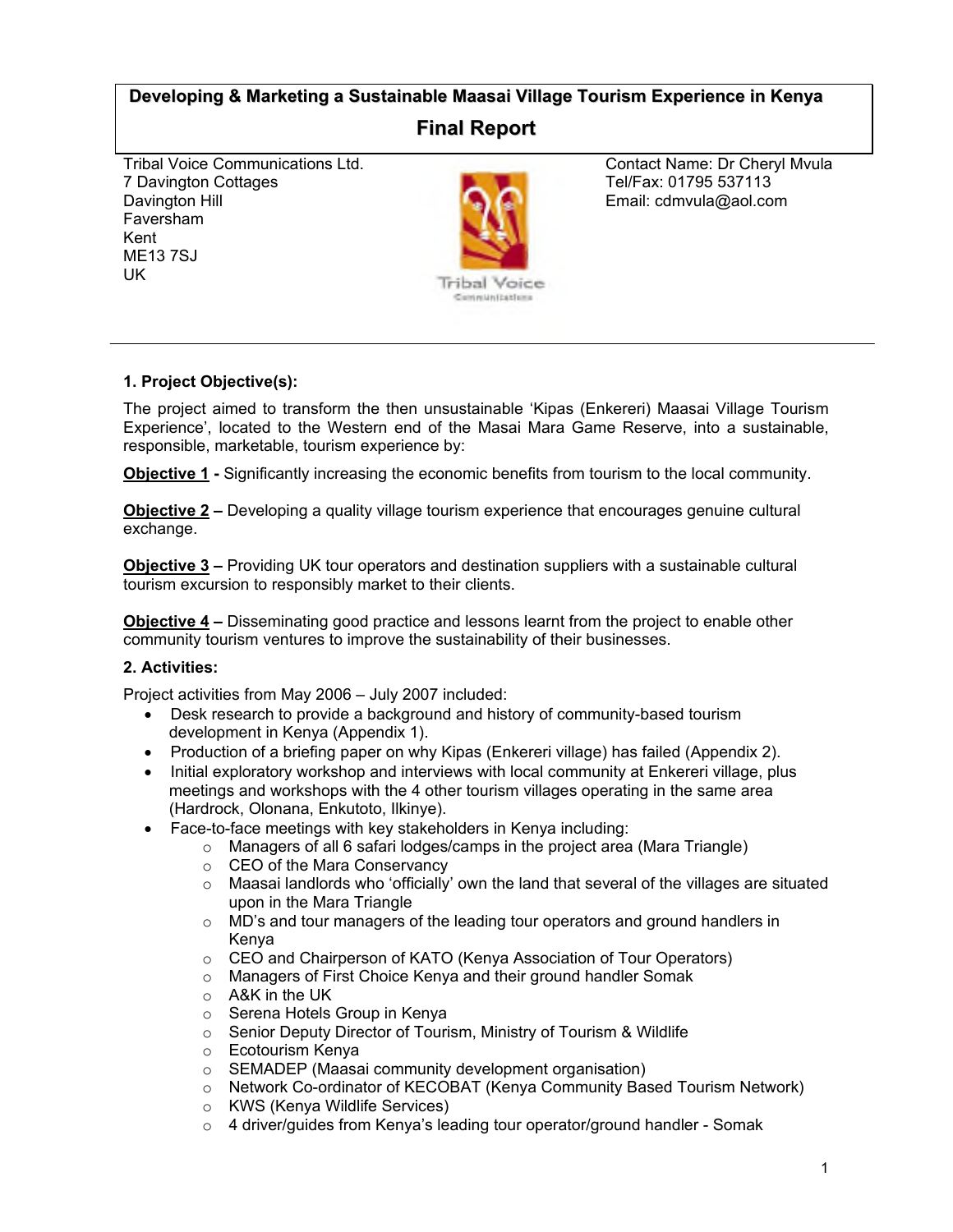- $\circ$  Divisional Officer, Divisional Office of the President (Lolgorian Division) local government office in the project area
- A series of seminars and workshops with in-destination tour operators and ground handlers in both Mombasa and Nairobi organised for the project by First Choice Kenya and their ground handler Somak.
- Community meetings with all 5 villages collectively.
- Presentations (jointly with Maasai representatives from each of the 5 villages) at 3 Mara Conservancy Lodge Managers' Meeting organised by the Mara Conservancy.
- Numerous community capacity-building workshops and training sessions, including:
	- o **Understanding the tourism industry**
	- o **Business record keeping**
	- o **Business structures**
	- o **Accounts / book keeping**
	- o **Banking systems**
	- o **Marketing**
	- o **Revenue distribution**
	- o **Community development projects identification & planning**
	- o **Customer service**
	- o **Health, hygiene and sanitation**
	- o **Long drop toilet construction**
	- o **Cultural tours development**
	- o **New crafts development**
	- o **New cultural product development**
- Media coverage in the UK and Kenya.
- Production of interim report (Appendix 3).
- Survey with visitors to the 5 villages (Appendix 4).
- Physical product development in villages (curio market and cultural tours, along with development of new curios and cultural product).
- Disseminating lessons learnt from project via SE.MADEP, KWS, Ecotourism Kenya, tour operators (in both UK and Kenya), KATO, and Maasai cultural tourism villages in the Maasai Mara on the Narok side (Sekanani).

# **3. Outputs:**

### **3.1 Product development**

a) **Market input** - a visitor survey with 140 visitors to the 5 villages was carried out pre- and post- product development to assess visitors' views on the village tourism experience (Appendix 4). Product development options were also discussed with lodges, tour operators and ground handlers in Kenya so that their concerns and requirements were also taken on board.

b) **Supplier input** – the results of the visitor survey and tourism industry consultation were analysed in workshops with villagers and plans for product development were drawn up. c) **Improvements to existing cultural tours** - quality, Maasai Village tourism experiences



have been developed for visitors at all 5 villages based on genuine cultural exchange. Each village now has a 'Cultural Tours Manager' who is responsible for delivering an enhanced cultural experience in the village. All have worked with their Cultural Guides to improve the quality and scope of the interpretation of Maasai life provided to visitors to the village, along with making the tours more participatory.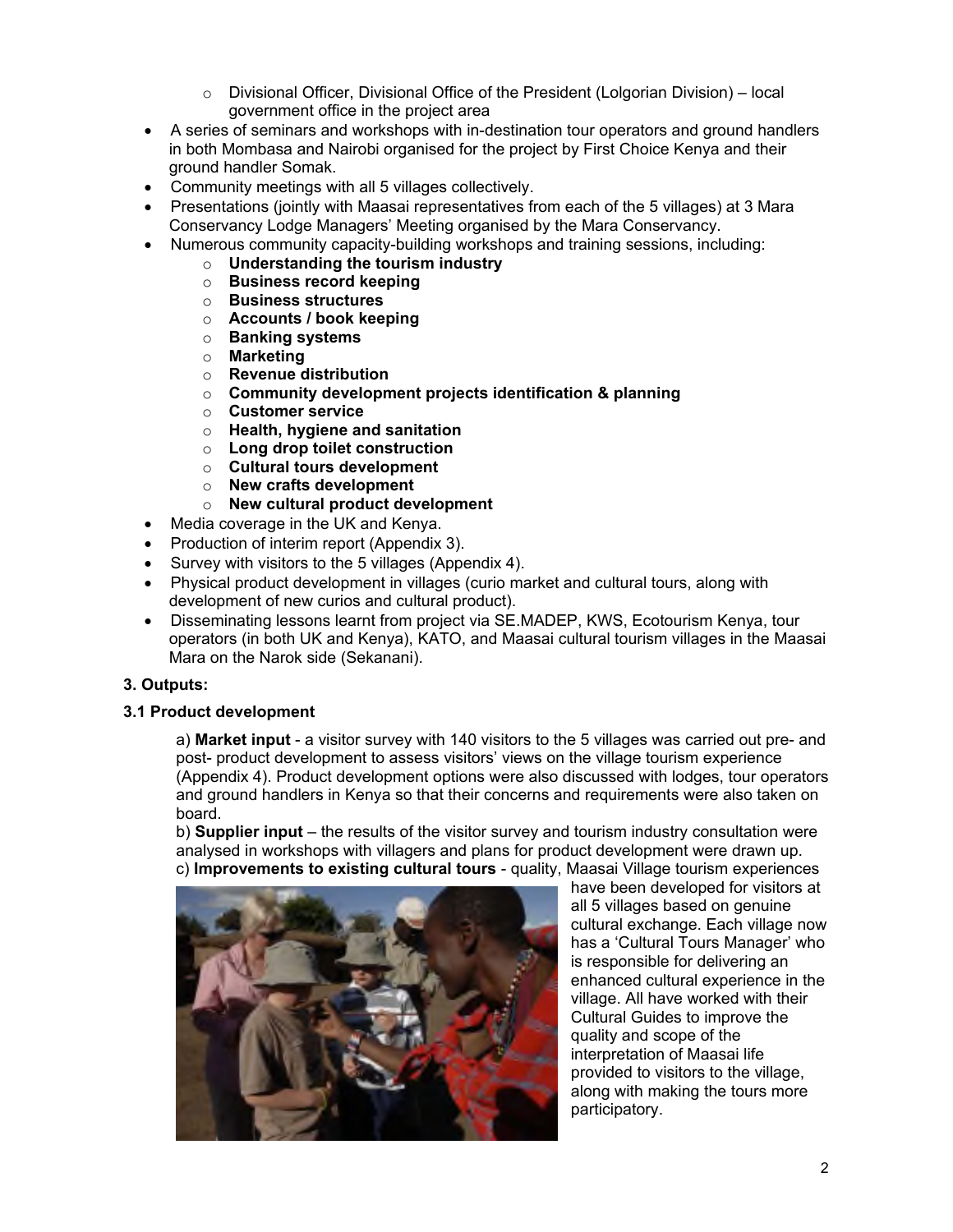

The curio market experience has also been improved, with the women now sitting aside from their market stalls and showing visitors how to carry out beadwork the Maasai way. This has totally changed the atmosphere of the markets, visitors now being free to browse rather than being made to feel uncomfortable by previously so many 'hungry eyes' focused on them, willing them to buy something. The newly appointed 'Curio Market Manager' also now explains the bartering system to visitors, and encourages them

to participate in this cultural practice whist at the curio market. The visitor survey shows

clearly that visitors now feel more comfortable when visiting the village curio markets, rather than before when they felt pressured to buy things (not surprisingly when the only income the villagers were formerly retaining was from the sale of curios). Not surprisingly, the villagers have hence since an upturn in curio sales of circa. 20%. Enkereri village has built 2 long-drop toilets in the village for use by visitors, along with supplying hand washing facilities. All other villages are set to follow Enkereri's lead and have received training in long drop construction.

d) **New cultural product developed** – a new **'Maasai Evening Excursion'** is currently being piloted at Enkereri Village in collaboration with CC Africa's Kichwa Tembo Tented Camp. This excursion runs just one evening a week so as to minimise impacts on village life (as takes place at the busiest time of the day for the Maasai). Clients are brought to



the village by camp vehicles at 6pm in time to see the cattle coming back to the manyatta for the evening, and the cows being reunited with their calves, women milking, etc. This is totally different to the daytime cultural tour that is already marketed widely in Kenya. There is no visiting of Maasai houses or selling of curios – just the opportunity to learn about the special relationship between the Maasai and their cattle (which are absent during the daytime tours). Visitors then sit by the campfire, watch the sun set over the Mara, and the



Maasai warriors participate in traditional dancing. Visitors are encouraged to join in. Women and children are present, but sit a little back so as not to cause disturbance to clients. Soft drinks are available. These excursions are an alternative to the 'staged' Maasai dancing performances that many of the safari lodges run, being in a genuine village setting. Once fine-tuned this excursion will be marketed to all lodges in the area for a fee of \$20 (so the fee structure ties in with the new lodge voucher system).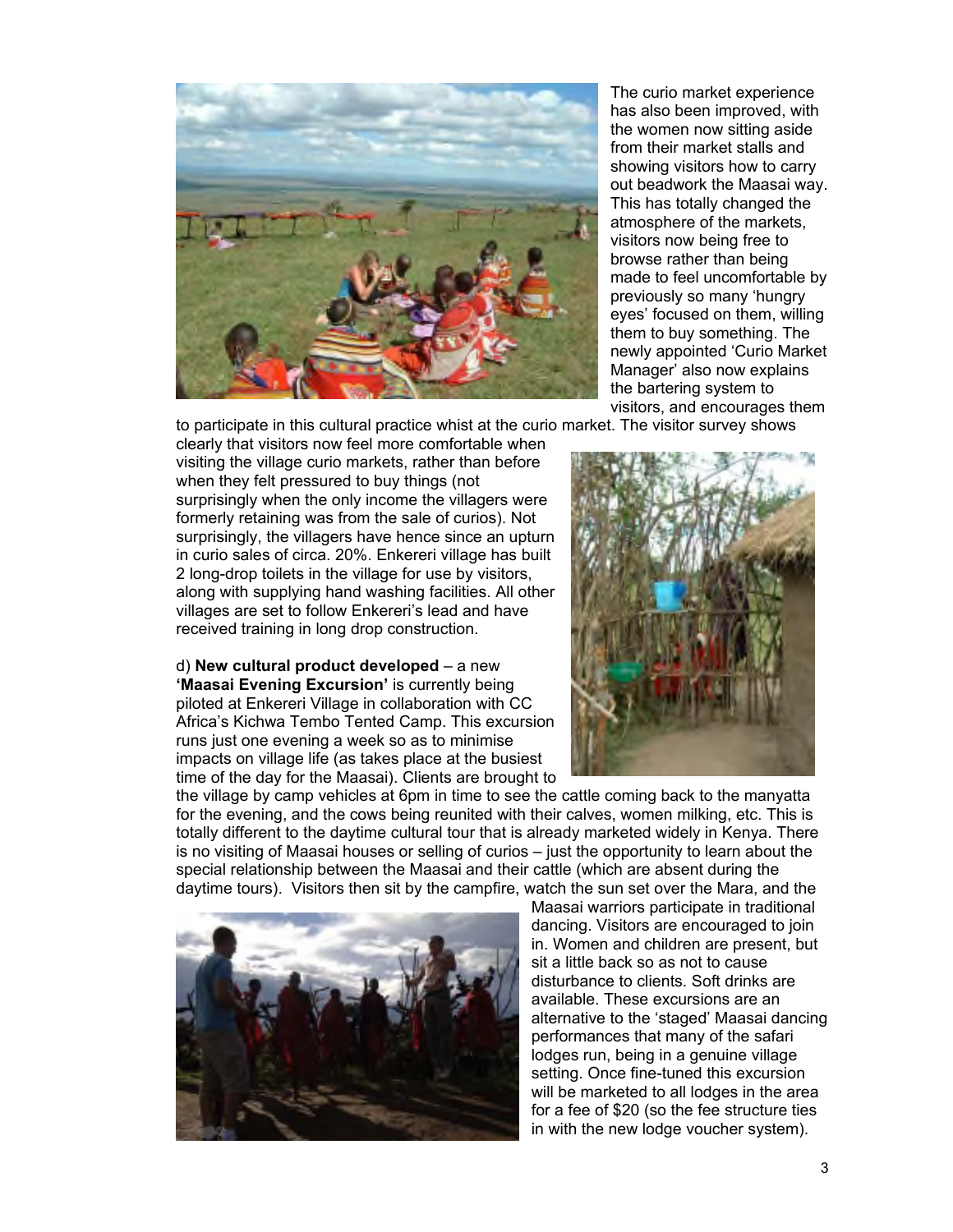Lodges will be advised to market for \$25 so they can give their drivers an incentive to sell if desired.

e) **New curios developed** – using traditional Maasai beading skills, the women have developed a selection of new products for the Western market – beaded dog and cat



collars, leads, and contemporary necklaces. These are for sale in the curio markets in the villages, and directly to retailers in the UK. TVC has sourced orders for the villages for such products, and a business model is being developed with the Ujamaa Centre in



Mombasa as the exporter through their KICK Trading arm. This hence cuts out the exploitative 'middleman' in Kenya, ensuring that the producers receive a very fair price for their products.

### **3.2 Capacity building**

The 5 villages have been equipped with the necessary skills to operate and develop successful tourism enterprises through enterprises through

a series of workshops and seminars (see Activities section 2 for a full list of workshop subjects covered). The success of these workshops in achieving their objectives is high. The community are now operating their tourism businesses effectively and have achieved a sense of empowerment from their new founded knowledge and understanding. This is evidenced by:

- a) The 5 villages uniting to form the 'Mara Triangle Maasai Villages Association'. This was a very important step in the empowerment process. Previously the 5 villages had been locked in competition with each other for tourist business, and as a result the driver guides were able to play one village off against another to keep the villagers 'in line'. The Association meets every 2 weeks, has a written constitution, and consists of elected representatives from each of the 5 villages. The Association has been instrumental in ending the exploitation of the Maasai by the tourism industry's driver guides.
- b) The Maasai now having an indepth knowledge of how the tourism industry works and the part they play in this as a supplier. They are also now aware of the tourism supply chain and how UK tourists find their way to their villages. Again, this knowledge was pivotal in the Maasai realising that the 96% commission structure imposed by Kenya's driver guides was not the industry norm, and also that there was an inherent demand for cultural tourism product by



overseas visitors to Kenya. Previously they had believed the driver guides rhetoric in that they had to press gang visitors to go to their villages.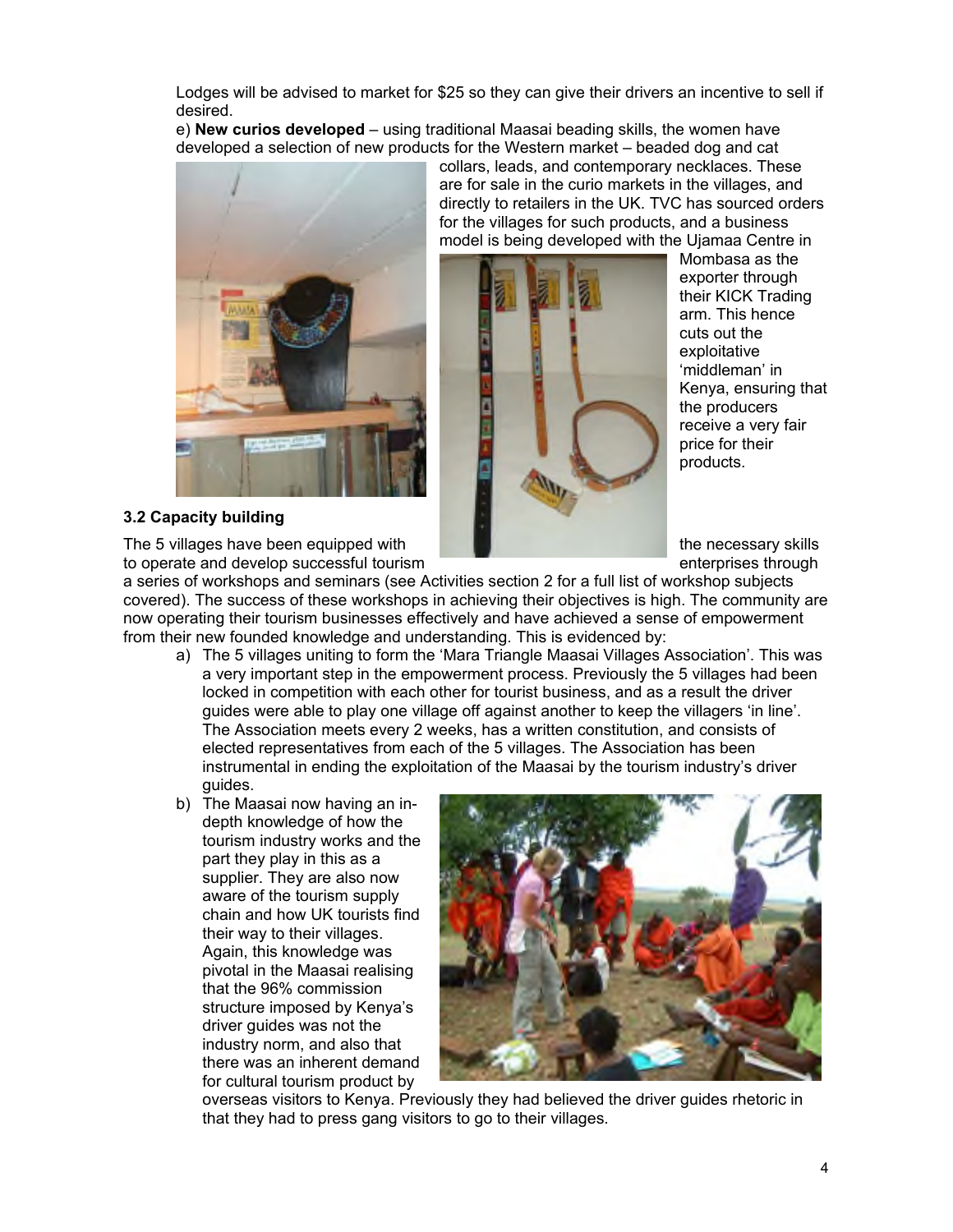- c) All 5 villages now keep Visitor Comments books and actively encourage visitors to write in these at the end of their visit. These are then shown to the lodges that send clients to the villages during the villages' monthly marketing visits to all lodges in the area. Each village has elected a Marketing Manager to carry out these visits to the lodges. Enkereri's Marketing Manager has similarly travelled to Nairobi to meet with KATO in order to promote their village tours.
- d) All 5 villages now keep daily records on visitation and translate these into monthly

visitor records and accounts once a month. For the first time the villages are able to report to all village members on how many visitors they receive each month, from which lodges/operators, how much income they receive from tour fees, how much from the sales of curios, etc. Previously they had no idea how much they were benefiting (or losing!!!) from tourism. All villages elected one of their members to be the village's 'Financial Manager' who now carries



- out all the book keeping, raises invoices on the lodges, chases late payments, etc. e) All villages have now opened a bank account into which tour fees are paid by the operators each month, and they are operating these accounts well. Previously, none of the villagers understood how the banking system in Kenya worked, and now they know how to interpret their monthly statements, pay in and withdraw money, etc. This has increased the transparency of the tourism businesses amongst all village members and is a key facet of the new payment system preventing the driver guides from taking the community's money.
- f) All villages have appointed a 'Customer Services Manager' who is responsible for the overall customer experience whilst in the village – from the cleanliness of the pit latrines, to the disposal of the cow dung (and flies!) inside the manyattas.
- g) All villages have agreed community development projects that they wish to undertake



over the next 3 years from monies received from tourism. Hardrock, Enkutoto, Ilkinye and Olonana Villages wish to combine resources to build a primary school along with a local dispensary, and to build pit latrines in their villages to improve the health of the community. Enkereri wished to install a

borehole, increase the capacity of its small school and construct pit latrines, again to reduce the incidence of diarrhoea and typhoid in the village.

**h)** Members of the community are so empowered that they are already sharing their new knowledge with neighbouring Maasai communities, and participating actively for the first time in Ecotourism Kenya organised community tourism workshops.

### **3.3 Marketing**

Responsible and effective marketing of the villages is now being carried out by a multi-stakeholder partnership comprising the community, safari lodges, KATO and tour operators. All safari lodges in the area now actively market the cultural tours to their guests at reception, in bedrooms, and at client welcome meetings. KATO has been appointed as the Association's marketing agent in Nairobi and Mombasa and actively promote the sale of tickets for cultural tours to the 5 villages to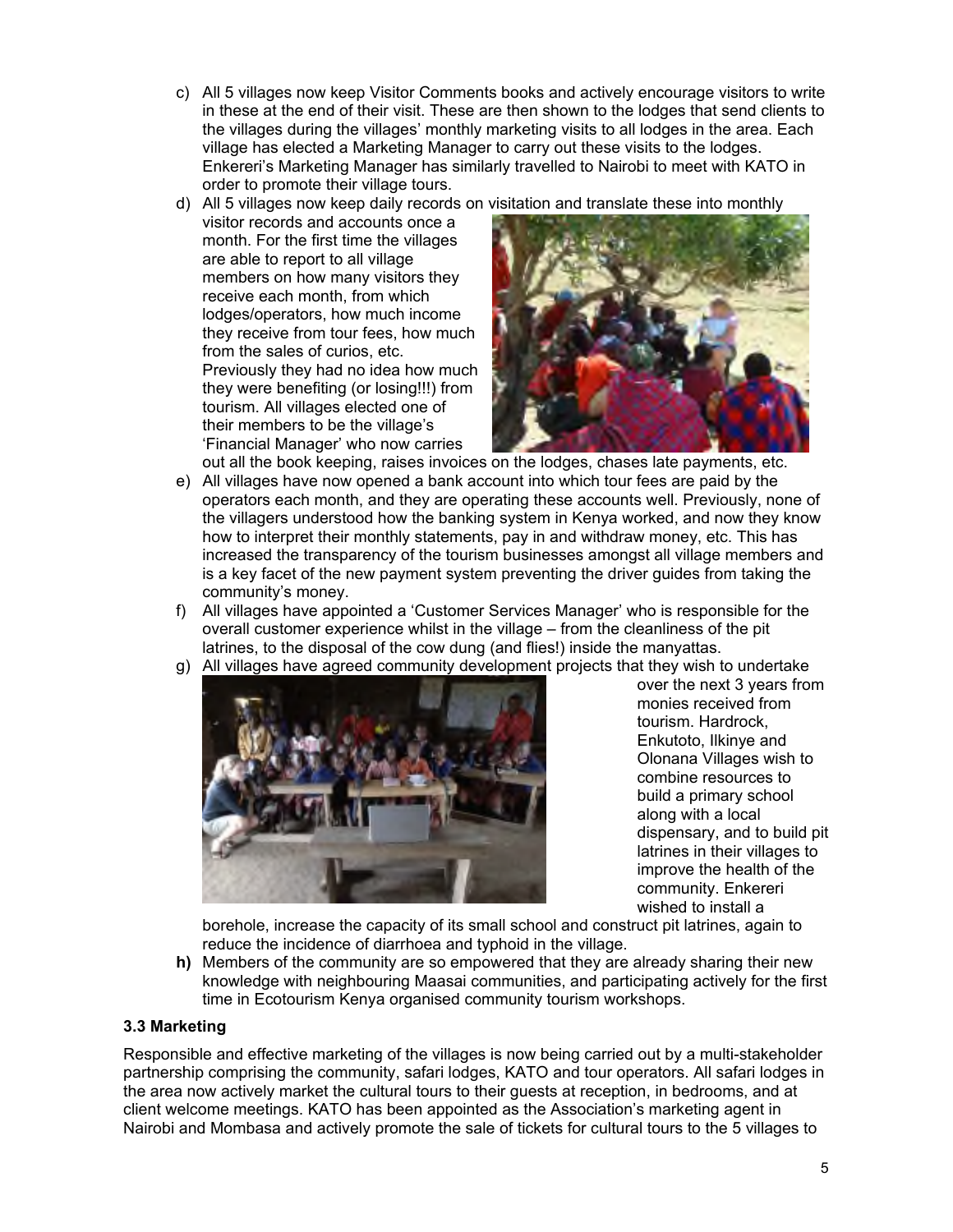all of its members. The leading tour operators in Kenya now market the tours to their clients 'upfront' as an optional excursion, purchasing tickets from KATO to pass on to their clients. These tickets promote a 'Code of Responsible Behaviour' to visitors whilst in the village (developed by the villagers) and hence the villages are now experiencing less negative impacts from tourism e.g. inappropriate dress, farting in the village, etc.



#### **3.4 Equitable Benefits**

For the past 30 years the great majority of Maasai manyatta businesses have been exploited by the industry's driver guides. Unbeknown to visitors, whilst they are being shown around the village by their Maasai cultural guide, the driver guides take back all the visitor entrance fees paid directly by visitors to a village elder, pocket on average 96\$ each visit, and give the villages back just

300KS (circa. 4\$). In the month from 18<sup>th</sup> June – July 17<sup>th</sup> 2006, 4 villages participating in the project (Enkereri, Hardrock, Ilkinye and Enkutoto) received 554 visitors, each paying a circa. \$20 tour fee. Of the \$11,859 fees collected during the month, the villages retained only \$813, the remaining \$ 11,046 being taken by the driver guides. For details on the issue, and reasons why this is happening, see the project's interim report (Appendix 3).

Through negotiations facilitated by TVC between the community, safari lodges,



KATO and tour operators in Kenya, the community for the first time in over 30 years of operating cultural tours in their villages is receiving equitable returns from tourism. Additionally, new tourism income streams have been identified and developed e.g. evening cultural excursions at Enkereri village and the direct sale of curios to the UK by all villages.

The lodges in the area now sell excursions to the villages upfront in the lodges, and take payment from the clients direct. No money now changes hands in the village (except for the sale of curios) and hence it is now impossible for the driver guides to take back visitor entrance fees from the villagers as they did previously. A voucher system has been developed, and only clients with a valid voucher issued by the lodges can gain access to the village for a cultural tour. Once a month the villages invoice the lodges for the value of the vouchers collected, and this is paid directly into each village's bank account. The full \$20 tour fee paid by each visitor now accrues to the Maasai, compared to just 300KS (circa. 4\$) per vehicle (containing on average 5 clients i.e. \$100 of business) previously. Each bank account has 3 signatories elected by fellow villagers, and hence a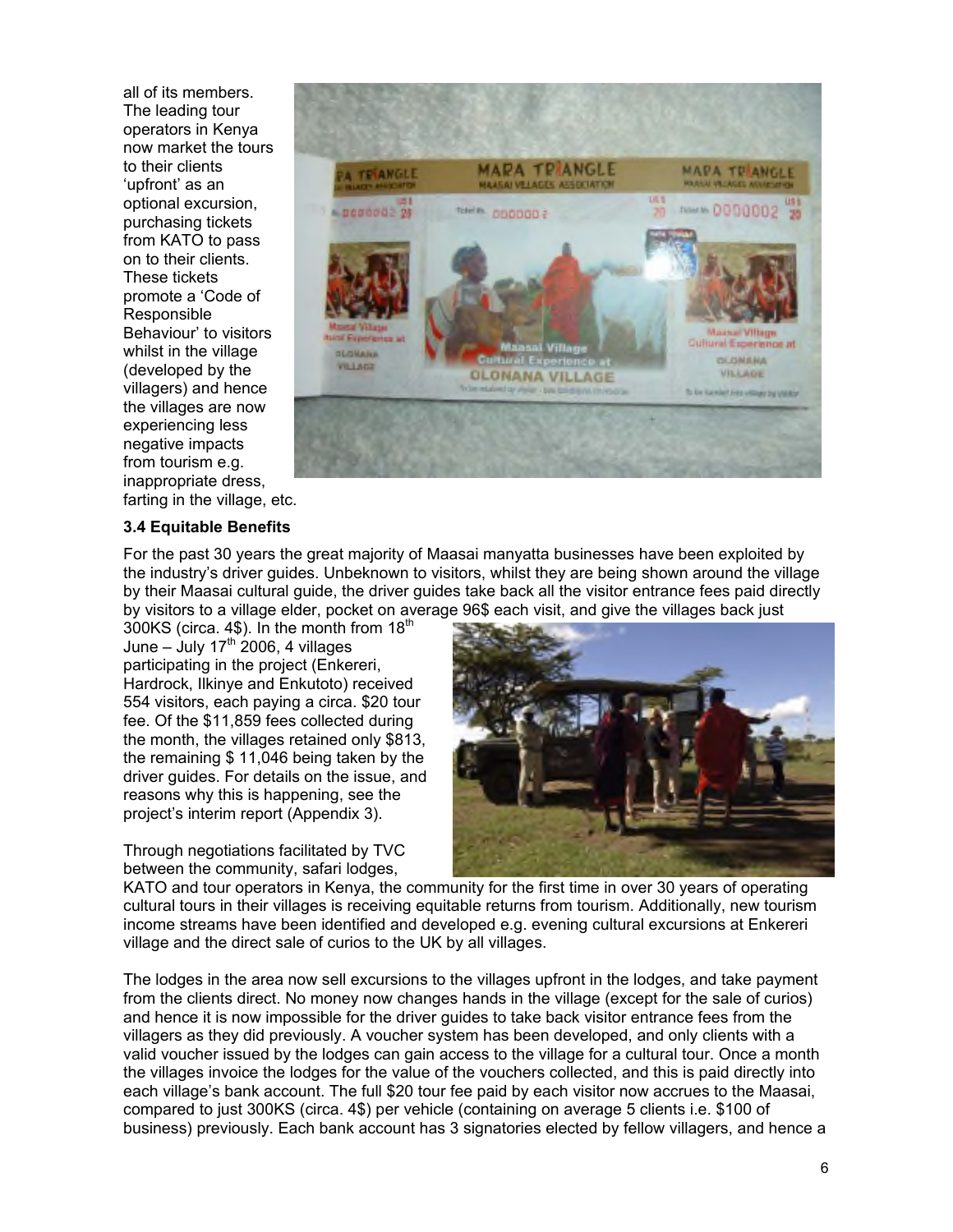very transparent, and accountable payment system has been developed. Since this new system was implemented on September  $1<sup>st</sup>$  2006, the villages have earned over \$30,000 from cultural tours (up to the end of April 2007), an 800% increase on the same period in the previous year. Furthermore, from July 1<sup>st</sup> 2007, KATO has begun promoting a new ticketing system for visits to the 5 villages to its members. Again, clients hand in this ticket to the village to gain entry. The villagers receive 15\$ per ticket sold - KATO retaining 1\$ as a handling fee, and the tour operators 4\$ (20% commission, of which the villages have recommended that half of this is paid to the TO's driver guides as an incentive to promote the tours) – paid directly into their bank accounts each month. Data on ticket sales will be sent to each village each month along with the breakdown of tour operators purchasing these (detailed data as yet to be supplied by KATO for the first month's sales, but early indications are that tickets are selling well).

# **3.5 Best Practice**

This final report (and the interim report) highlights the lessons learnt in turning around a failing community-tourism venture. Additionally, a briefing paper on why Kipas (Enkereri village) has failed has been produced (Appendix 2). Both are aimed at disseminating best practice in this area for use by other community projects/destinations. As such both reports will be available on the Travel



Foundation and TVC websites.

TVC has also written an article for Ecotourism Kenya that will be published in its quarterly magazine on the lessons learnt, along with several press releases send to the media in the UK and Kenya. Many media articles have hence been published on the project (both online and offline), along with inclusion in a BBC2 primetime documentary entitled' Should We Really Give Up Flying'. Several media angles are currently being pursued including a visit by a freelance journalist to the project later this year.

Importantly, dissemination to other Maasai villages in Kenya has already begun through joint meetings with KWS, SEMADEP, TVC and the Mara Triangle Maasai Villages Association. TVC and representatives from Enkereri village have already shared the lessons learnt from this project with the 20 Maasai villages running cultural tours on the Narok side of the Mara (Sekanani).

# **4. Impacts:**

The project has achieved all of its objectives and more. Impacts include:

- 1. Significantly increased benefits from tourism accruing to the local community (800% increase on the same period last year) and more equitable sharing of benefits (community now receives 100% of tour fees from lodge-generated business, and 75% of tour operatorgenerated business through KATO).
- 2. Increased visitor satisfaction with excursions (100% of clients surveyed via the visitor survey said that the excursions met or exceeded their expectations), and increased cultural exchange (as evidenced by visitor survey results and format of newly developed, participatory cultural tours in the villages).
- 3. All lodges now brief their clients on the do's and don'ts when visiting the villages to minimise their impacts, along with these being published on the back of visitor entry tickets. Along with the new equitable fee and payment structures, these excursions are hence now being marketed responsibly.
- 4. Other communities (Maasai villages on the Narok side of the Mara) and community tourism development organisations (SEMADEP, Ecotourism Kenya) have already taken on board the lessons learnt from this pilot project and have adopted them in their own work with communities.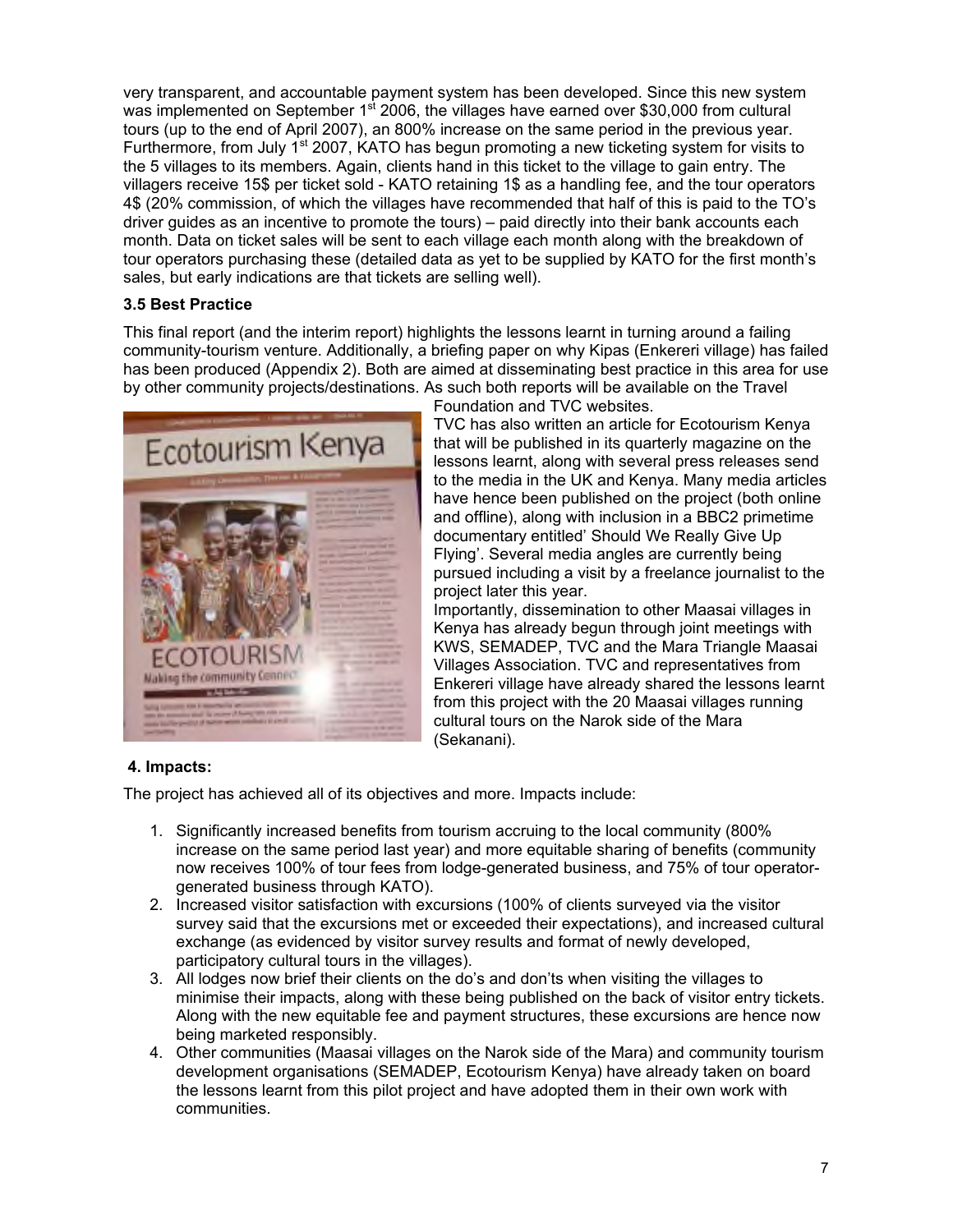- 5. The current cultural tourism product has been enhanced and new product developed that gives these villages a marketing edge and increased visitor satisfaction at the same time.
- 6. Villagers are empowered and have the skills, tools and knowledge to operate their tourism businesses on a sustainable basis into the future.
- 7. The excursions are now marketed by the lodges and tour operators in Nairobi and Mombasa, with formal supply agreements now in place.
- 8. Villagers now, for the first time in over 30 years of running tourism businesses, feel that they are part of the tourism industry in Kenya.
- 9. The villages are already seeing the fruits of the increased benefits from tourism Enkereri village has expanded its community school to 2 classrooms and has now employed 3 teachers, it has started adult education classes, has built long drop toilets, has constructed



a rain water harvesting system, commissioned a survey to assess the potential for the construction of a borehole in the village, and has sent 2 of its bright young stars to college for further education.







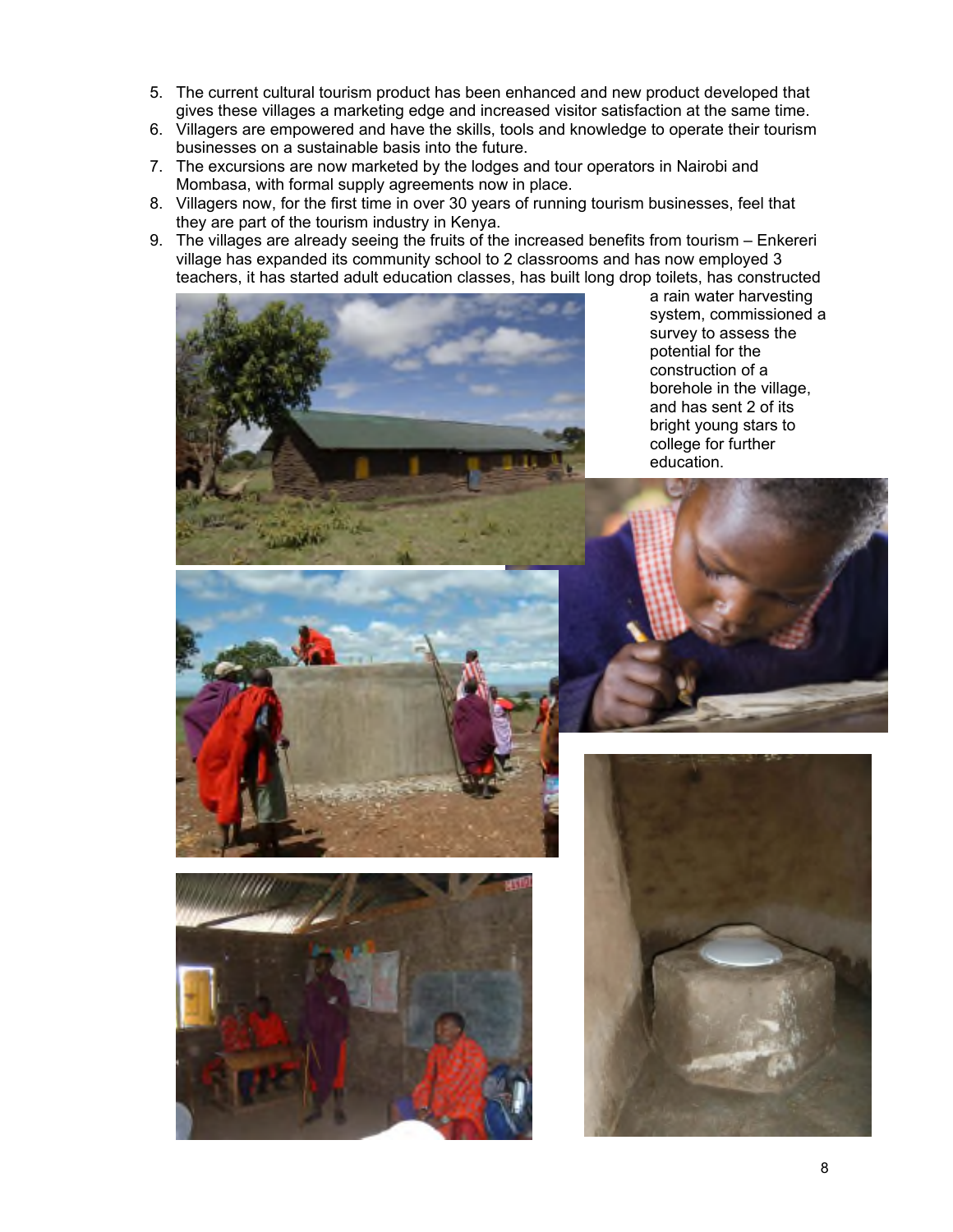10. The project is already being well disseminated both in the UK and Kenya through the media, tour operators and NGOs.

## **5. Challenges:**

- a) It became apparent after the initial exploratory meetings with the villages, that the key issue influencing economic benefits from tourism accruing to the local community was the blatant exploitation of the Maasai villagers by the tour operators' driver/guides. The initial project plan to focus predominantly on Kipas Village was hence abandoned, and all 5 villages in the area were included in the project. This meant a dramatically increased workload within the same project resources!! Formation of the Mara Triangle Maasai Villages Association, bringing the villages together, helped to overcome this.
- b) The hostility of the driver guides towards the consultants was a personal threat up until very recently, as the driver guides are 'losing' a great deal of money. This has gradually been overcome by discussions with driver guide representatives, through the support of tour operators and the travel industry at large, the disciplining of disruptive driver guides by their employers, media exposure of the issue, and in awarding them 10% commission on the sale of tickets through KATO.
- c) Some tour operators and lodges being less supportive than others e.g. Little Governors. Trying to encourage some operators to embrace the new scheme was difficult, and a 'carrot and stick' approach had to be adopted with these including in a minority of cases media 'name and shame' tactics. In the main, however, the majority of operators have been incredibly supportive, and by promoting the 'leading stars', this has encouraged others to follow.
- **d)** Land right issues some of the villages occupy land owned by Maasai landlord elites, who as soon as the money started flowing to the villages tried to become the new 'driver guides'! The strength of the Village Association in staying united has to a large extent overcome this issue, along with keeping one step ahead in terms of strategy (ensuring signatories on bank accounts are the right ones i.e. non corruptible), and in one case going to the courts to get the land re-designated to the local community, the rightful, ancestral owner before the government gazetted the land and awarded to Maasai elites in the run up to elections. This issue is still live and is being fought with the aid of a Land Rights NGO in Kenya.

### **6. Broader implications**:

The success of the project in overturning over 30 years of exploitation of the Maasai by the tour operator's driver guides was unexpected by many in the industry in Kenya. Many people and organisations had tried to address this widespread issue before, but failed. The success can be attributed to working at the problem from both ends – on the ground with the community (capacity building and awareness raising) and with the tourism industry in Kenya (putting in place a

transparent and workable payment system and securing formal supply agreements). TVC was able to facilitate dialogue between both parties, having both 'hands on' community development and tourism industry experience.

The broader implication of this project is that the tourism industry in Kenya wishes to roll it out nationally, so that all Maasai cultural tourism businesses benefit equitably from tourism. The project has achieved much media, community and industry attention in Kenya, as it has



addressed a high profile issue in the country.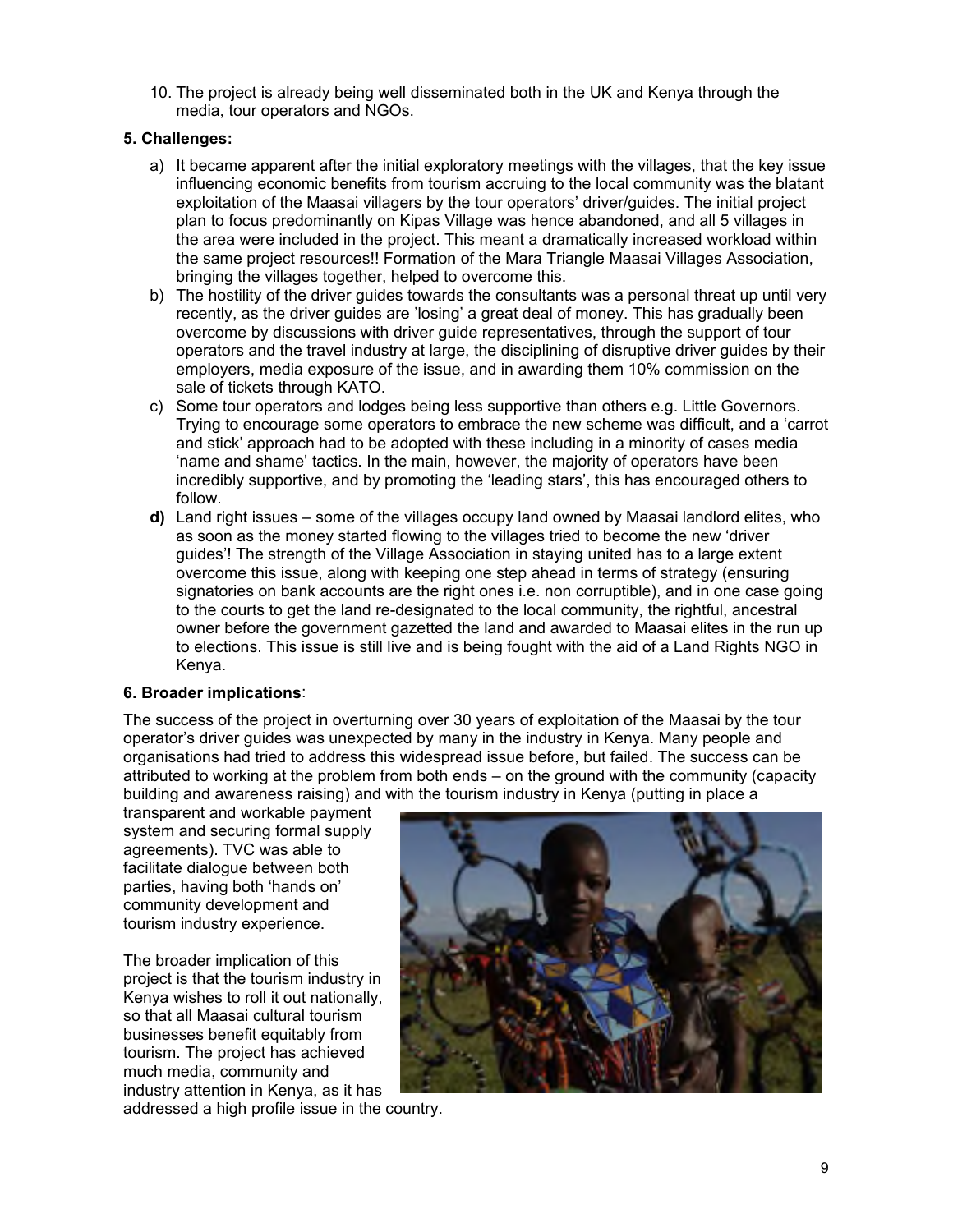# **7. Long term sustainability**:

The project's outputs will continue to be realised in the Mara Triangle into the future, as the community are now empowered and skilled in running sustainable tourism businesses. Importantly, the systems that have been put in place to handle the tour fees of tourists visiting the villages are robust and transparent. The new Village Association is effective and driven. The consultant will need to keep a 'technical eye' on the project for the next year, working with the community to address any issues that may arise until the new system is well cemented and adopted by the tourism industry at large in Kenya. This is really critical as the new system is less than a year old and is trying to overturn over 30 years of exploitation in Kenya of the Maasai. Some exbeneficiaries will hence be keen to see it fail, and this young sapling needs to be nurtured to grow strong. It has such far-reaching implications for the economic well being of many other Maasai communities in both Kenya and Tanzania that it should not be allowed to falter.

### **8. Replication potential**:

There are tremendous opportunities to replicate this project in other areas of Maasailand in both Kenya and Tanzania, along with Samburu, where the same issues are present. TVC plans to submit a proposal to the Travel Foundation to expand the project's reach to firstly the Narok side of

the Masai Mara (Sekanani) where 20 such tourism villages operate, and then into Amboseli and Samburu. Maasai facilitators to drive this expansion have already been identified in Enkereri Village, and they will work in tandem with TVC to hold workshops with the community initially in the Sekanani area when funding is secured. Thereafter, it is planned that this expansion into other areas of Kenya, and into Tanzania, be done predominantly by the Maasai themselves, hence capacity building of individual Maasai facilitators to deliver this expansion is planned, subject to the provision of funding.



#### **Acknowledgements:**

TVC would like to thank the Travel Foundation and its members for funding this project as part of its external grants scheme, and their Programmes Manager, Wendy Moore, for her invaluable advise and input throughout. Without such support, the outputs achieved from this initiative to date may not have been possible, as it is always a struggle to secure funding for such 'responsible tourism' projects involving communities.

TVC would also like to thank CC Africa for its on-going support in providing discounted accommodation to the project team at their Kichwa Tembo Tented Camp in the Mara Triangle, and in particular to their Stanley Ole Mpakany for his on-going advise and support on the ground in moving the project forward.

Sincere thanks are also extended to First Choice, in particular to their ex Manager in Kenya, Jon Hilton, and to First Choice's ground handler there, Somak (Effie and Shadrack a BIG thank you for all your support and enthusiasm for the project), who supported the project logistically and operationally in both Nairobi and Mombasa and opened doors for meetings with the major tour operators in Kenya.

Special thanks are also extended to Fred Kaigua, Chief Executive of KATO (Kenya Association of Tour Operators) and Peris W-Mukaru, KATO'S Ticketing Manager, for their invaluable help and assistance in understanding the issues and for all their hard work in getting the new private operator ticketing system up and running.